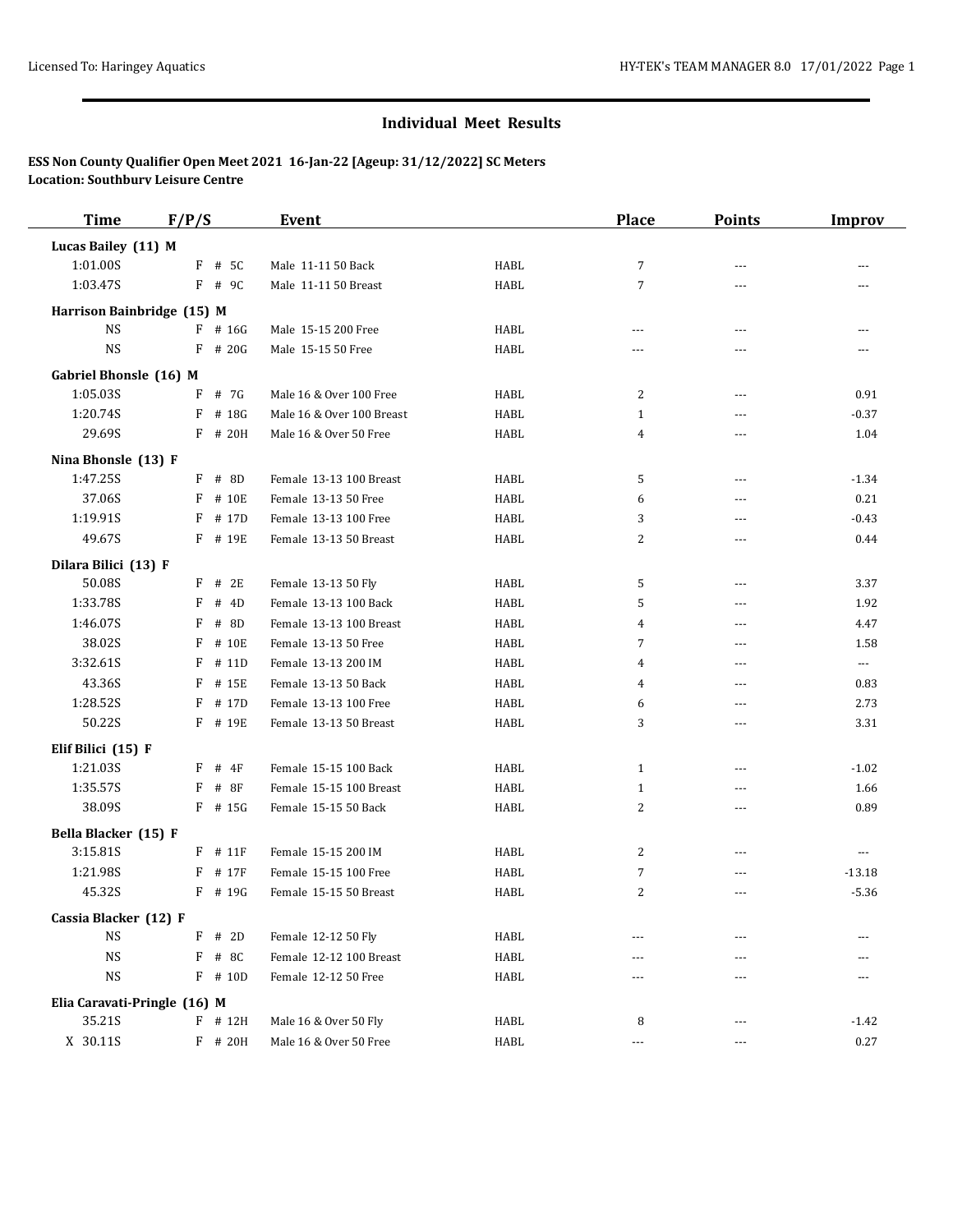| <b>Time</b>                | F/P/S |               | <b>Event</b>               |             | <b>Place</b>     | <b>Points</b> | <b>Improv</b> |
|----------------------------|-------|---------------|----------------------------|-------------|------------------|---------------|---------------|
| Shloka Chheda-Varma (12) F |       |               |                            |             |                  |               |               |
| 43.75S                     |       | $F$ # 2D      | Female 12-12 50 Fly        | <b>HABL</b> | 3                | ---           | ---           |
| 1:47.17S                   | F     | # 8C          | Female 12-12 100 Breast    | HABL        | 3                | ---           | $---$         |
| 39.10S                     | F     | # 10D         | Female 12-12 50 Free       | <b>HABL</b> | 3                | ---           | $---$         |
| 1:28.67S                   | F     | # 17C         | Female 12-12 100 Free      | <b>HABL</b> | $\overline{4}$   | ---           | $---$         |
| 50.09S                     |       | F # 19D       | Female 12-12 50 Breast     | <b>HABL</b> | 4                | $- - -$       | $\cdots$      |
| Rosa Clarke (15) F         |       |               |                            |             |                  |               |               |
| 42.59S                     | F     | # 2G          | Female 15-15 50 Fly        | HABL        | 6                | $---$         | -4.94         |
| 3:05.36S                   | F     | # 6G          | Female 15-15 200 Free      | HABL        | 5                | ---           | 2.29          |
| 1:41.37S                   |       | $F$ # 8F      | Female 15-15 100 Breast    | <b>HABL</b> | 3                | $\cdots$      | $-11.38$      |
| Owen de Wilde (14) M       |       |               |                            |             |                  |               |               |
| <b>NS</b>                  |       | F # 7E        | Male 14-14 100 Free        | HABL        | ---              | ---           | ---           |
| <b>NS</b>                  |       | F # 16F       | Male 14-14 200 Free        | <b>HABL</b> | $---$            | $- - -$       | $- - -$       |
|                            |       |               |                            |             |                  |               |               |
| Berk Demir (12) M          |       |               |                            |             |                  |               |               |
| 45.46S<br>1:27.59S         | F     | # 5D          | Male 12-12 50 Back         | HABL        | 4                | $---$         | $-1.94$       |
|                            | F     | # 7C          | Male 12-12 100 Free        | HABL        | 5                | ---           | $-1.79$       |
| 58.91S                     | F     | # 9D<br># 12D | Male 12-12 50 Breast       | HABL        | 5                | $\frac{1}{2}$ | $-4.56$       |
| 52.24S                     | F     |               | Male 12-12 50 Fly          | HABL        | 2                | ---           | $-5.42$       |
| Adriana Fazzani (16) F     |       |               |                            |             |                  |               |               |
| <b>NS</b>                  | F     | # 2H          | Female 16 & Over 50 Fly    | HABL        | $\cdots$         | ---           | $\cdots$      |
| <b>NS</b>                  | F     | # $4G$        | Female 16 & Over 100 Back  | HABL        | $\cdots$         | ---           | $\cdots$      |
| <b>NS</b>                  | F     | # 6H          | Female 16 & Over 200 Free  | HABL        | $\frac{1}{2}$    | $---$         | $---$         |
| <b>NS</b>                  | F     | # 10H         | Female 16 & Over 50 Free   | HABL        | $\cdots$         | ---           | ---           |
| <b>NS</b>                  | F     | # 11G         | Female 16 & Over 200 IM    | HABL        | $\frac{1}{2}$    | $---$         | $\cdots$      |
| <b>NS</b>                  | F     | # 13G         | Female 16 & Over 100 Fly   | HABL        | $\frac{1}{2}$    | $---$         | $---$         |
| <b>NS</b>                  | F     | # 15H         | Female 16 & Over 50 Back   | HABL        | $\frac{1}{2}$    | $- - -$       | $\cdots$      |
| <b>NS</b>                  | F     | # 17G         | Female 16 & Over 100 Free  | HABL        | $---$            | ---           | $---$         |
| <b>NS</b>                  |       | F # 19H       | Female 16 & Over 50 Breast | HABL        | $\cdots$         | ---           | $\cdots$      |
| Dylan Goad (12) M          |       |               |                            |             |                  |               |               |
| 53.86S                     | F     | # 5D          | Male 12-12 50 Back         | HABL        | 8                | ---           | $-6.68$       |
| 1:49.14S                   | F     | # 7C          | Male 12-12 100 Free        | HABL        | 11               | ---           | $\cdots$      |
| 1:02.69S                   | F     | # 9D          | Male 12-12 50 Breast       | HABL        | 8                | ---           | $-3.91$       |
| 1:17.02S                   |       | $F$ # 12D     | Male 12-12 50 Fly          | HABL        | 7                |               |               |
| 2:28.87S                   |       | $F$ # 18C     | Male 12-12 100 Breast      | HABL        | 7                |               | ---           |
| Maja Grzybek (15) F        |       |               |                            |             |                  |               |               |
| 2:44.85S                   |       | $F$ # 11 $F$  | Female 15-15 200 IM        | HABL        | $\mathbf{1}$     |               | 0.78          |
| 36.80S                     |       | $F$ # 15G     | Female 15-15 50 Back       | HABL        | $\mathbf{1}$     |               | 0.40          |
| 1:04.93S                   |       | F # 17F       | Female 15-15 100 Free      | HABL        | 2                |               | $-0.30$       |
| Evie Hipwell (13) F        |       |               |                            |             |                  |               |               |
| 40.67S                     |       | F # 10E       | Female 13-13 50 Free       | HABL        | 8                |               | $-4.01$       |
| 49.59S                     |       | F # 15E       | Female 13-13 50 Back       | HABL        | $\boldsymbol{7}$ |               | $-2.30$       |
| 1:33.48S                   |       | F # 17D       | Female 13-13 100 Free      | HABL        | $\overline{7}$   | ---           | $-3.68$       |
|                            |       |               |                            |             |                  |               |               |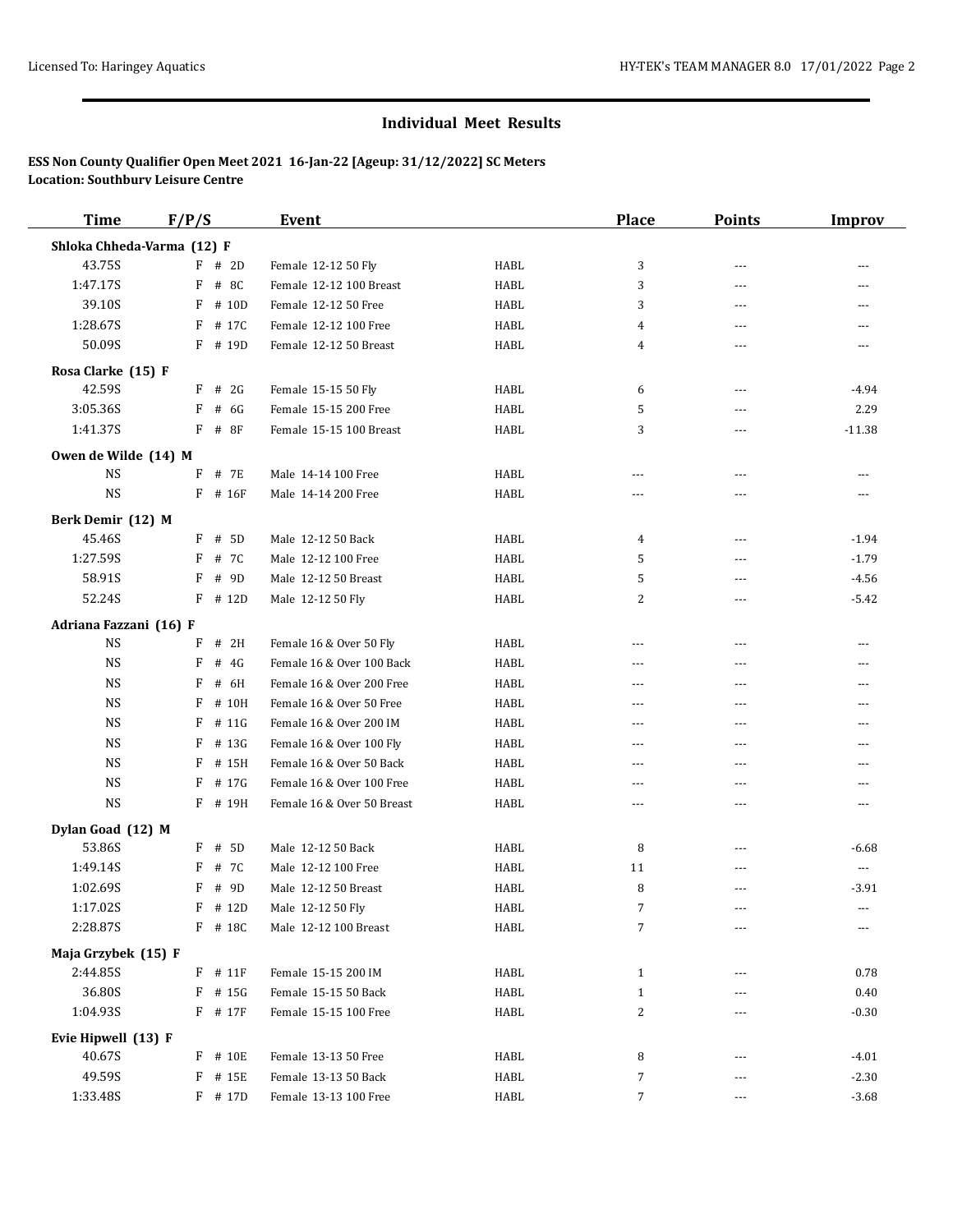| <b>Time</b>                | F/P/S        | <b>Event</b>              |      | <b>Place</b>   | <b>Points</b>  | <b>Improv</b>  |
|----------------------------|--------------|---------------------------|------|----------------|----------------|----------------|
| Jamie Holland (16) M       |              |                           |      |                |                |                |
| 2:39.96S                   | $F$ # 1G     | Male 16 & Over 200 IM     | HABL | 2              | $\overline{a}$ | 0.10           |
| 1:15.64S                   | F<br># 3G    | Male 16 & Over 100 Fly    | HABL | $\overline{c}$ | $\overline{a}$ | 1.25           |
| 35.88S                     | # 5H<br>F    | Male 16 & Over 50 Back    | HABL | 3              | $---$          | 0.51           |
| 1:05.23S                   | F<br># 7G    | Male 16 & Over 100 Free   | HABL | 3              | $---$          | 1.56           |
| 33.17S                     | F # 12H      | Male 16 & Over 50 Fly     | HABL | 4              | $\overline{a}$ | $-0.04$        |
| 29.67S                     | F # 20H      | Male 16 & Over 50 Free    | HABL | 3              | ---            | 0.28           |
| Kathryn Holland (16) F     |              |                           |      |                |                |                |
| 39.70S                     | F<br># 2H    | Female 16 & Over 50 Fly   | HABL | 6              | ---            | $-0.18$        |
| 33.27S                     | $F$ # 10H    | Female 16 & Over 50 Free  | HABL | 3              | $---$          | $-0.11$        |
| <b>NS</b>                  | $F$ # 17G    | Female 16 & Over 100 Free | HABL | $---$          | ---            | $\cdots$       |
| Linnoa Hurcombe (11) F     |              |                           |      |                |                |                |
| 42.75S                     | $F$ # 2C     | Female 11-11 50 Fly       | HABL | $\mathbf{1}$   | ---            | $-15.23$       |
| 1:55.14S                   | F<br># 8B    | Female 11-11 100 Breast   | HABL | $\mathbf{1}$   | ---            | $-0.45$        |
| 3:19.74S                   | F<br># 11B   | Female 11-11 200 IM       | HABL | 2              | ---            | $-7.31$        |
| 1:42.09S                   | F<br># 13B   | Female 11-11 100 Fly      | HABL | $\mathbf{1}$   | ---            | $-26.80$       |
| 52.58S                     | $F$ # 19C    | Female 11-11 50 Breast    | HABL | 3              | $\overline{a}$ | 0.57           |
| Ipek Ilhan (9) F           |              |                           |      |                |                |                |
| 3:58.29S                   | $F$ # 6A     | Female 9-9 200 Free       | HABL | $\mathbf{1}$   | $\overline{a}$ | $\overline{a}$ |
| 48.82S                     | $F$ # 10A    | Female 9-9 50 Free        | HABL | 2              | ---            | $-4.89$        |
| Rannie Jones (12) F        |              |                           |      |                |                |                |
| <b>NS</b>                  | $F$ # 11C    | Female 12-12 200 IM       | HABL | $\sim$ $\sim$  | $\overline{a}$ | $\overline{a}$ |
| <b>NS</b>                  | F<br># 15D   | Female 12-12 50 Back      | HABL | $- - -$        | $\overline{a}$ |                |
| <b>NS</b>                  | F<br># 17C   | Female 12-12 100 Free     | HABL | $\sim$ $\sim$  | ---            |                |
| <b>NS</b>                  | $F$ # 19D    | Female 12-12 50 Breast    | HABL | $---$          | $- - -$        | $- - -$        |
| Avan Kekulthotuwa (14) M   |              |                           |      |                |                |                |
| 51.11S                     | $F$ # 9F     | Male 14-14 50 Breast      | HABL | 7              | ---            | $-1.09$        |
| 1:52.56S                   | F<br># 18E   | Male 14-14 100 Breast     | HABL | 3              | $\overline{a}$ | $-7.34$        |
| 39.86S                     | $F$ # 20 $F$ | Male 14-14 50 Free        | HABL | 5              | ---            | $-0.37$        |
| Ayushi Kekulthotuwa (16) F |              |                           |      |                |                |                |
| 39.98S                     | $F$ # 2H     | Female 16 & Over 50 Fly   | HABL | 7              | $- - -$        | $-0.06$        |
| 34.29S                     | F # 10H      | Female 16 & Over 50 Free  | HABL | 4              | $---$          | 1.05           |
| James McQuaid (13) M       |              |                           |      |                |                |                |
| 53.84S                     | F<br># 9E    | Male 13-13 50 Breast      | HABL | 6              |                |                |
| 1:59.44S DQ                | F # 18D      | Male 13-13 100 Breast     | HABL | $- - -$        | $---$          |                |
| Rory Morton (12) F         |              |                           |      |                |                |                |
| 2:07.96S                   | $F$ # 8C     | Female 12-12 100 Breast   | HABL | 9              |                |                |
| 45.88S                     | # 10D<br>F   | Female 12-12 50 Free      | HABL | 9              | ---            |                |
| 49.26S                     | F<br># 15D   | Female 12-12 50 Back      | HABL | 5              | ---            |                |
| 59.32S DQ                  | F # 19D      | Female 12-12 50 Breast    | HABL | $---$          | ---            | ---            |
|                            |              |                           |      |                |                |                |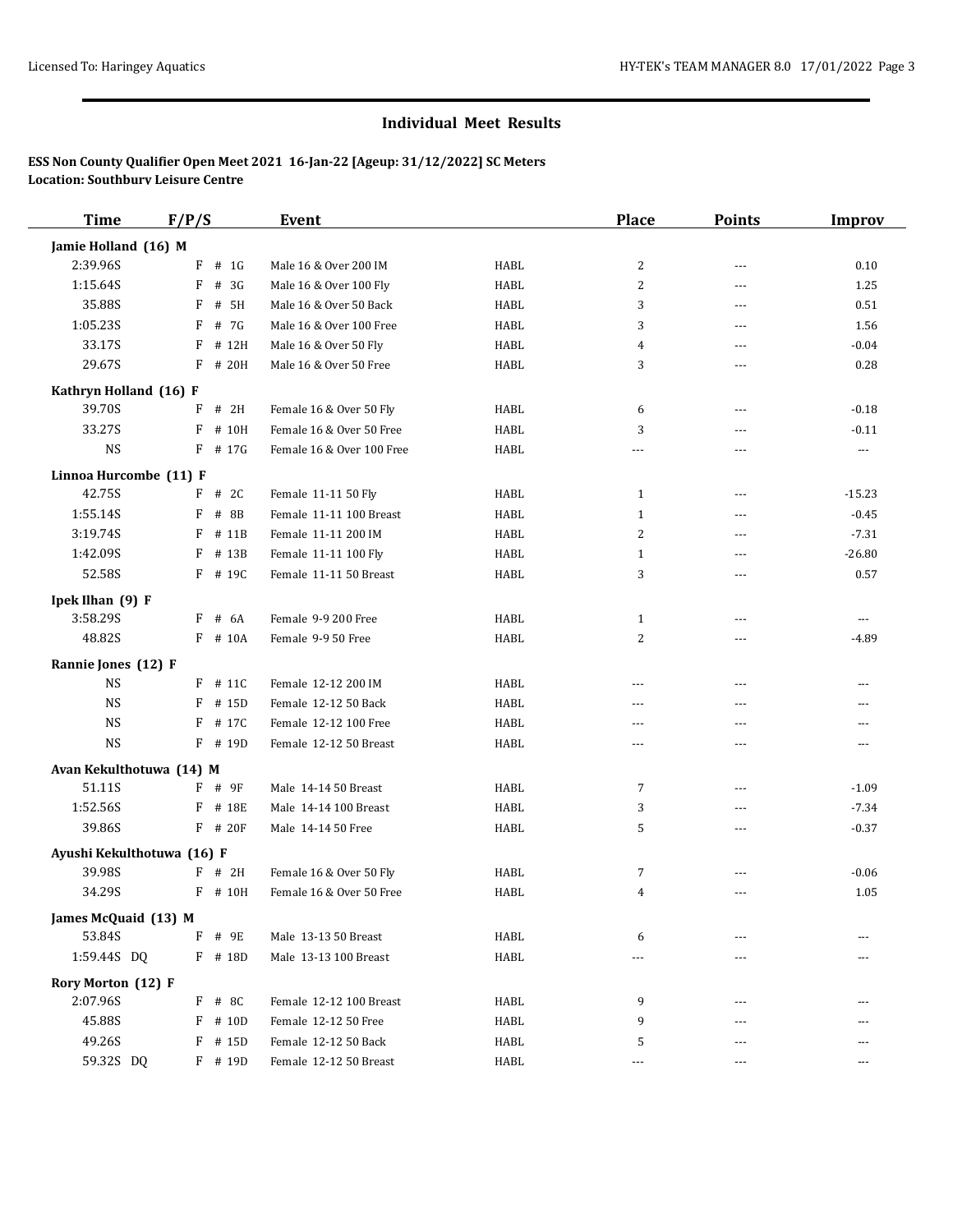| <b>Time</b>                     | F/P/S                    | <b>Event</b>                |             | <b>Place</b>   | <b>Points</b>  | <b>Improv</b>  |
|---------------------------------|--------------------------|-----------------------------|-------------|----------------|----------------|----------------|
| Dina Paduraru (19) F            |                          |                             |             |                |                |                |
| <b>NS</b>                       | F<br># 2H                | Female 16 & Over 50 Fly     | HABL        | ---            | $---$          |                |
| <b>NS</b>                       | # 8G<br>F                | Female 16 & Over 100 Breast | <b>HABL</b> | ---            | $\sim$ $\sim$  | ---            |
| <b>NS</b>                       | F<br># 10H               | Female 16 & Over 50 Free    | <b>HABL</b> | $- - -$        | $- - -$        |                |
| <b>NS</b>                       | F<br># 11G               | Female 16 & Over 200 IM     | <b>HABL</b> | $- - -$        | $- - -$        | $---$          |
| <b>NS</b>                       | F<br># 17G               | Female 16 & Over 100 Free   | <b>HABL</b> | ---            | $---$          | $- - -$        |
| <b>NS</b>                       | # 19H<br>F               | Female 16 & Over 50 Breast  | <b>HABL</b> | $- - -$        | $\overline{a}$ | $\frac{1}{2}$  |
| Angus Ratcliffe (15) M          |                          |                             |             |                |                |                |
| 1:19.00S                        | $F$ # 14F                | Male 15-15 100 Back         | HABL        | 1              | ---            | $\cdots$       |
| 2:33.77S                        | F<br># 16G               | Male 15-15 200 Free         | <b>HABL</b> | 2              | $\overline{a}$ | $-3.86$        |
| 30.98S                          | $F$ # 20G                | Male 15-15 50 Free          | HABL        | 4              | $\overline{a}$ | $-1.88$        |
| Luca Ridard (15) M              |                          |                             |             |                |                |                |
| 1:13.36S                        | # 3F<br>F                | Male 15-15 100 Fly          | HABL        | 2              | ---            | $-1.64$        |
| 1:02.44S                        | $F$ # 7 $F$              | Male 15-15 100 Free         | HABL        | 1              | $\overline{a}$ | 1.00           |
| Louis Scarfo (13) M             |                          |                             |             |                |                |                |
| <b>NS</b>                       | $F$ # 5E                 | Male 13-13 50 Back          | HABL        | $---$          | $---$          | $---$          |
| <b>NS</b>                       | F<br># 7D                | Male 13-13 100 Free         | HABL        | ---            | ---            |                |
| <b>NS</b>                       | # 9E<br>F                | Male 13-13 50 Breast        | HABL        | ---            | ---            | ---            |
| <b>NS</b>                       | F<br># 14D               | Male 13-13 100 Back         | HABL        | ---            | $\overline{a}$ | $\overline{a}$ |
| <b>NS</b>                       | F<br># 18D               | Male 13-13 100 Breast       | HABL        | ---            | $- - -$        | $---$          |
| <b>NS</b>                       | F<br># 20E               | Male 13-13 50 Free          | HABL        | $\overline{a}$ | $\sim$ $\sim$  | $---$          |
| Sam Scarfo (11) M               |                          |                             |             |                |                |                |
| <b>NS</b>                       | F<br># 5C                | Male 11-11 50 Back          | HABL        | $- - -$        | $\sim$ $\sim$  | $---$          |
| <b>NS</b>                       | # 7B<br>F                | Male 11-11 100 Free         | <b>HABL</b> | $- - -$        | $---$          | $---$          |
| <b>NS</b>                       | # 9C<br>F                | Male 11-11 50 Breast        | HABL        | $\overline{a}$ | $\overline{a}$ | $-$            |
| <b>NS</b>                       | F<br># 14B               | Male 11-11 100 Back         | HABL        | ---            | $\overline{a}$ |                |
| <b>NS</b>                       | F<br># 18B               | Male 11-11 100 Breast       | <b>HABL</b> | $---$          | $- - -$        |                |
| <b>NS</b>                       | F<br># 20C               | Male 11-11 50 Free          | <b>HABL</b> | ---            | ---            | $---$          |
| <b>Charlotte Skinner</b> (14) F |                          |                             |             |                |                |                |
| 38.38S                          | F<br># 2F                | Female 14-14 50 Fly         | HABL        | $\mathbf{1}$   | $---$          | $-0.27$        |
| 1:26.49S                        | F<br># 4E                | Female 14-14 100 Back       | HABL        | 3              | ---            | $-0.83$        |
| 2:56.41S                        | # 6F<br>F                | Female 14-14 200 Free       | <b>HABL</b> | 5              | $- - -$        | 7.00           |
| 35.31S                          | $F$ # 10 $F$             | Female 14-14 50 Free        | HABL        | 6              |                | $-0.56$        |
| 1:32.80S                        | F<br># 13E               | Female 14-14 100 Fly        | HABL        | 1              |                | 0.05           |
| 40.77S                          | F<br># 15F               | Female 14-14 50 Back        | HABL        | 4              | ---            | 1.04           |
| 1:21.10S                        | F<br># 17E               | Female 14-14 100 Free       | HABL        | 7              |                | 3.91           |
| 49.48S                          | F # 19F                  | Female 14-14 50 Breast      | HABL        | 2              | $---$          | 0.48           |
| James Smeaton (15) M            |                          |                             |             |                |                |                |
| 36.17S                          | # 12G<br>F               | Male 15-15 50 Fly           | HABL        | 2              | $---$          | $-1.76$        |
| 30.57S                          | $F$ # 20G                | Male 15-15 50 Free          | <b>HABL</b> | 2              | ---            | $-0.35$        |
| Isabel Spyrou (15) F            |                          |                             |             |                |                |                |
| 39.69S                          | # 2G<br>F                | Female 15-15 50 Fly         | HABL        | 4              | ---            | $-0.41$        |
| 2:51.49S                        | F<br># 6G                | Female 15-15 200 Free       | HABL        | 3              |                | $\cdots$       |
| 33.70S                          | # 10G<br>$\, {\bf F} \,$ | Female 15-15 50 Free        | HABL        | 3              | ---            | $-2.19$        |
| 1:16.05S                        | $F$ # 17 $F$             | Female 15-15 100 Free       | HABL        | 4              | ---            | $-4.02$        |
|                                 |                          |                             |             |                |                |                |